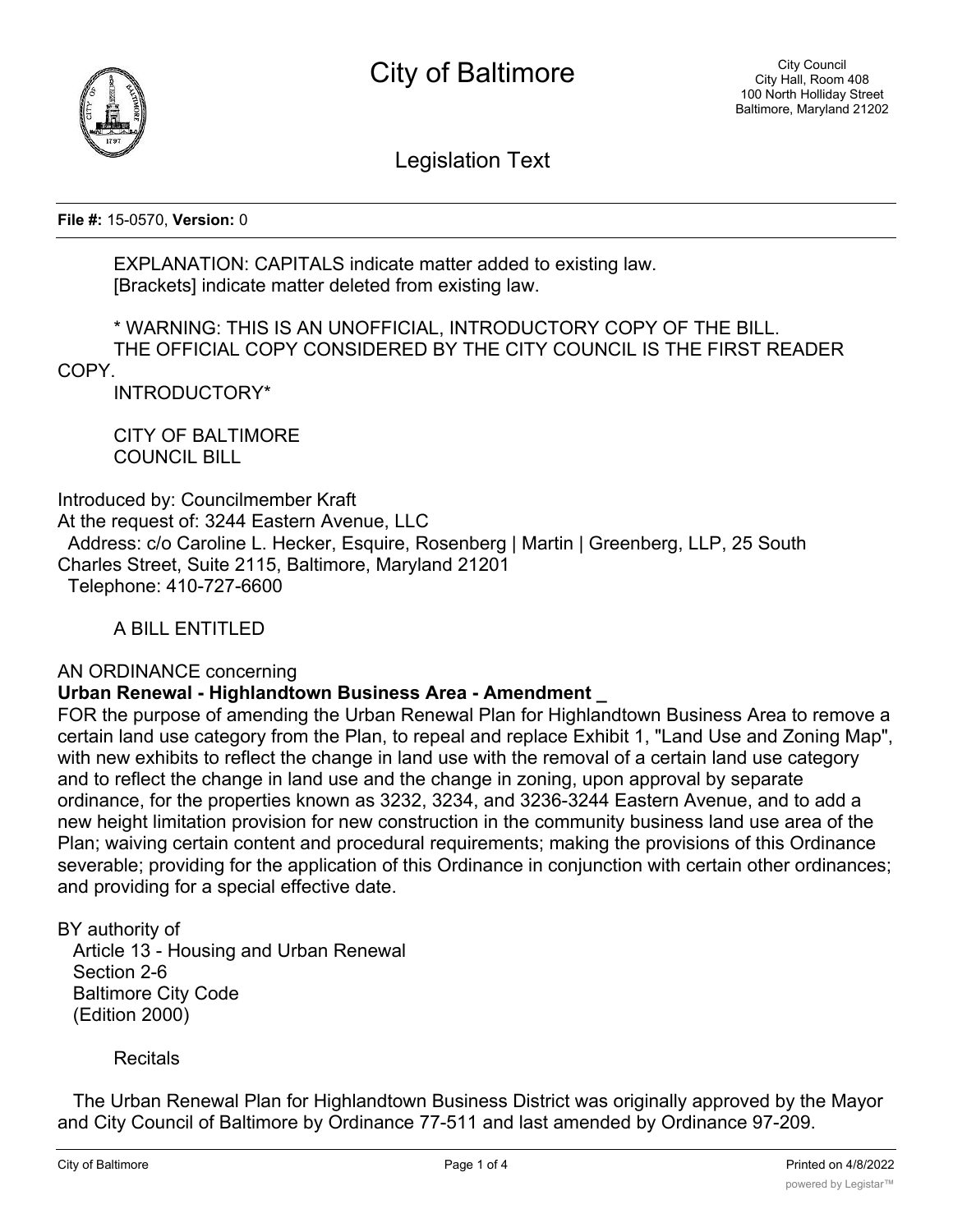An amendment to the Urban Renewal Plan for Highlandtown Business Area is necessary to remove a certain land use category from the Plan, to repeal and replace Exhibit 1, �Land Use and Zoning Map $\lozenge$ , with new exhibits to reflect the change in land use with the removal of a certain land use category and to reflect the change in land use and the change in zoning, upon approval by separate ordinance, for the properties known as 3232, 3234, and 3236-3244 Eastern Avenue, and to add a new height limitation provision for new construction in the community business land use area of the Plan.

 Under Article 13, � 2-6 of the Baltimore City Code, no change may be made in any approved renewal plan unless the change is approved in the same manner as that required for the approval of a renewal plan.

 SECTION 1. BE IT ORDAINED BY THE MAYOR AND CITY COUNCIL OF BALTIMORE, That the following changes in the Urban Renewal Plan for Highlandtown Business Area are approved:

- 1. In the Plan, amend A.2. to read as follows:
- A. Project Description
- 2. Plan Objectives

- a. Establishing a positive and identifiable image for the Highlandtown Business Area;
- b. Promoting new retail business activity in the area;

c. Establishing minimum, comprehensive design and rehabilitation standards that will enhance the business area through private investment; [and]

d. Bringing about a general physical improvement of the area through coordinated public improvements; AND

[e. Achieving a balance between Neighborhood Business and Community Commercial uses; and]

 E. [f.] Providing a safe and pleasant environment for consumers, merchants, and property owners.

- 2. In the Plan, amend the first 2 sentences of B.1. to read as follows:
- B. Land Use Plan
- 1. Land Uses

Only the land use categories shown on [the Land Use and Zoning Map, Exhibit No. 1] EXHIBIT 1, �LAND USE MAP�, shall be permitted within the project area. The use classifications are [Neighborhood Business District,] Community Business, Community Commercial, Light Industrial and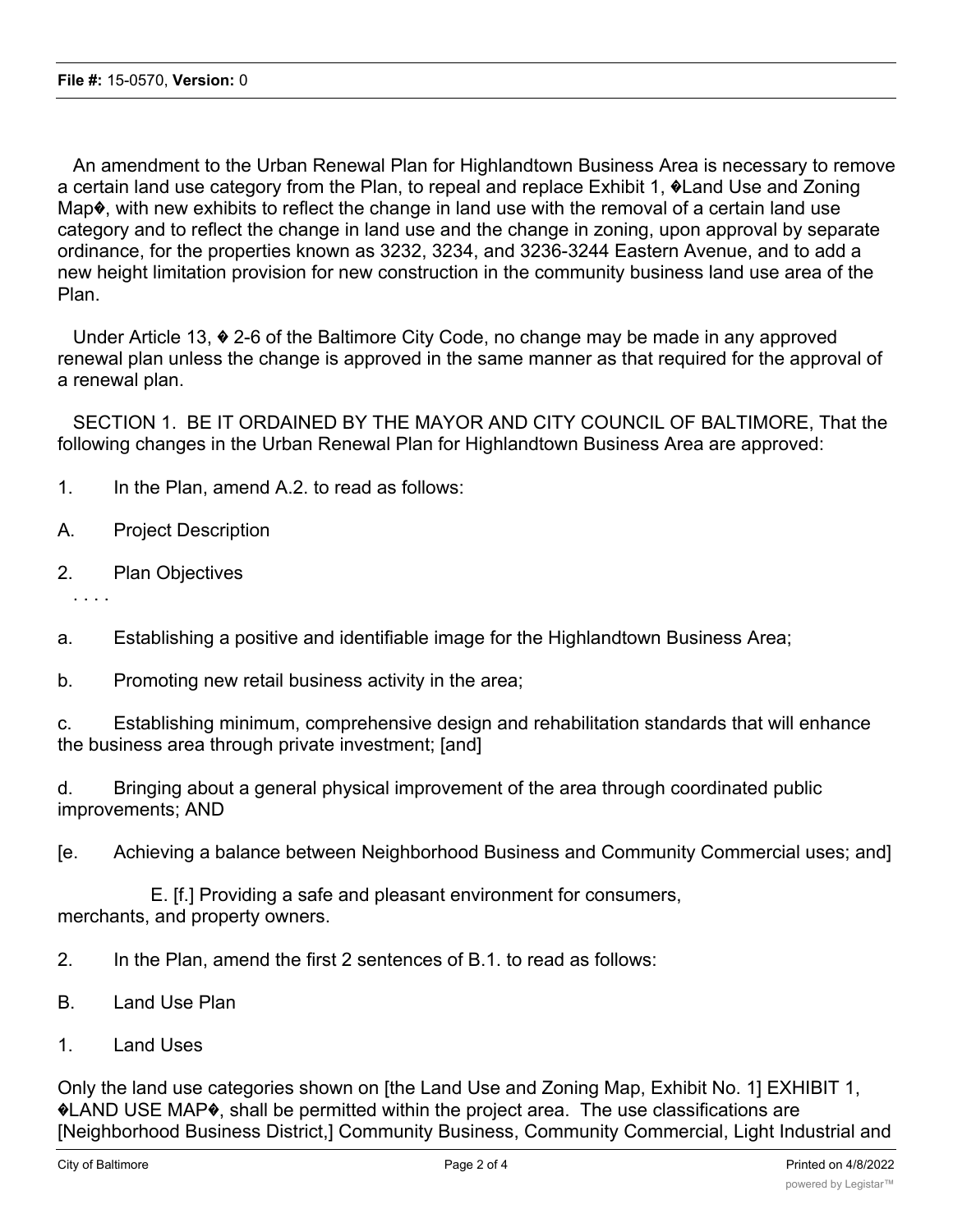## **File #:** 15-0570, **Version:** 0

Medium Industrial.

3. In the Plan, delete B.3.a. in its entirety, and, in B.3., reletter subsections b., c., d., e., f., and g., respectively, to be subsections A., B., C., D., E., and F., respectively.

4. In the Plan, amend I.1. to read as follows:

I. Other Provisions Necessary to Meet Requirements of State and Local Laws

1. Zoning

All appropriate provisions of the Zoning Ordinance of Baltimore City shall apply to properties within the project area. No zoning district changes are proposed by this plan. Existing Zoning Districts are indicated on [Exhibit No. 1, Land Use and Zoning Map] EXHIBIT 2, �ZONING MAP�.

5. In the Plan, repeal and replace Exhibit 1, �Land Use and Zoning Map� with the following exhibits:

a. Exhibit 1, �Land Use Map�, to designate the following land uses in the Plan: Residential, Community Business, Community Commercial, Light Industrial, and Medium Industrial.

b. Exhibit 2, �Zoning Map�, to reflect the existing zoning designations of the properties within the Project Area and to reflect, on approval of rezoning by separate ordinance, the change in zoning for the properties known as 3232, 3234, and 3236-3244 Eastern Avenue, from the B-2-2 Zoning District to the B-2-4 Zoning District.

6. In the Plan, add new provision H.1. d. to read as follows:

H. New Construction within the Project Area

1. Any plans for new construction (exterior rehabilitation and changes in use) on any property within the project area shall be submitted to the Department of Housing and Community Development for review. Upon finding that the proposed plans are consistent with the objectives of the Urban Renewal Plan and with the standards set forth in Section D. and in this section, and after reviewing the recommendations of the community review board, the Commissioner of the Department of Housing and Community Development shall authorize the processing of the plans for issuance of a building permit. The provisions of this section are in addition to, and not in lieu of, all other applicable laws and ordinances relating to new construction.

. . . .

D. IN THE COMMUNITY BUSINESS LAND USE AREA WITHIN THE PROJECT AREA, BUILDING HEIGHT IS LIMITED TO 75 FEET.

 SECTION 2. AND BE IT FURTHER ORDAINED, That the Urban Renewal Plan for Highlandtown Business Area, as amended by this Ordinance and identified as  $\ddot{\textbf{v}}$ Urban Renewal Plan, Highlandtown Business Area, revised to include Amendment, dated September 21, 2015 $\blacklozenge$ , is approved. The Department of Planning shall file a copy of the amended Urban Renewal Plan with the Department of